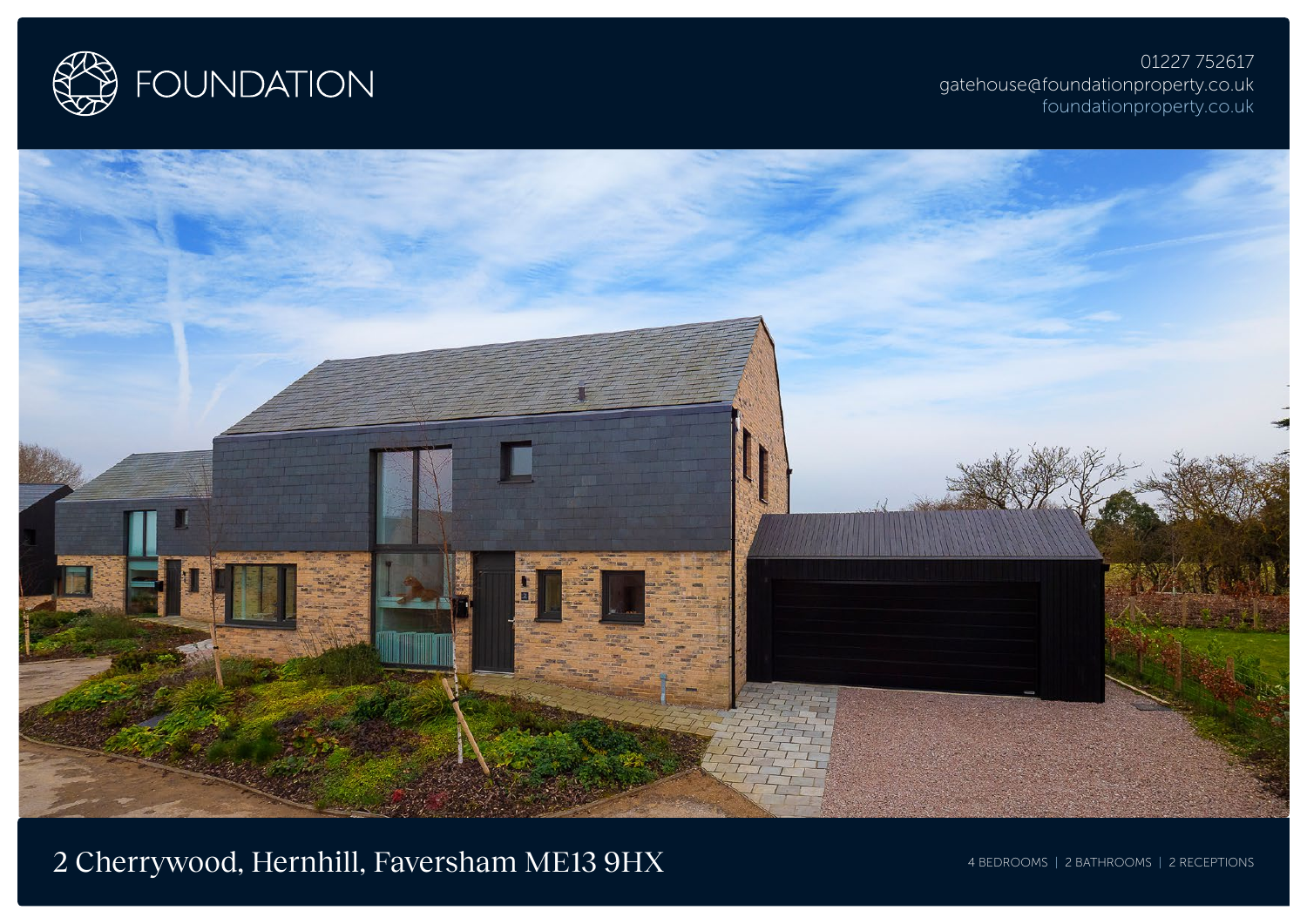

# 2 Cherrywood, Hernhill, Faversham ME13 9HX

- Detached Newly Built Passive House
- Four Bedrooms & Two Luxury Bathrooms
- High Specification Kitchen & Utility Room
- Open Plan Living Area & Separate Study
- South Facing Garden With Splendid Views
- Driveway & Double Garage
- Rural Location With Woodland Walks
- Less Than Three Miles To The Market Town Of Faversham





# SITUATION:

Cherrywood is situated just outside the picturesque village of Hernhill, nestled within some beautiful countryside with outstanding views over the surrounding orchards and rolling farmland.

The village itself lies approximately three miles to the east of Faversham and only seven miles from the cathedral city of Canterbury and has a picturesque village green, overlooked by a fifteenth century Church of St Michael and the historic Red Lion public house. The village is also served by another pub, The Three Horseshoes and an outstanding primary school.

Nearby Blean Woods, which have been designated a Site of Special Scientific Interest, cover more than eleven square miles are ideal for a peaceful walk. The closest village is Boughton-under-Blean, which benefits from another good primary school, a post office, a village store, several pubs and a restaurant. Hernhill is also close to the A2 which gives





easy access to the motorway network for both London and the coast.

The nearby town of Faversham offers a far wider range of shopping, leisure, and recreational amenities, including an indoor and outdoor swimming pool, a cinema, a museum and numerous good pubs and restaurants.

The town is served by a good selection of primary schools and two secondary schools, one of which being the renowned Queen Elizabeth Grammar School. A wider selection of state, grammar and private schools can be found and Canterbury and both Faversham and Canterbury have mainline stations with a high speed link to London St Pancras.

The bustling seaside town of Whitstable is approximately five miles away and is famous for its seafood and annual oyster festival held at the vibrant harbour and picturesque quayside.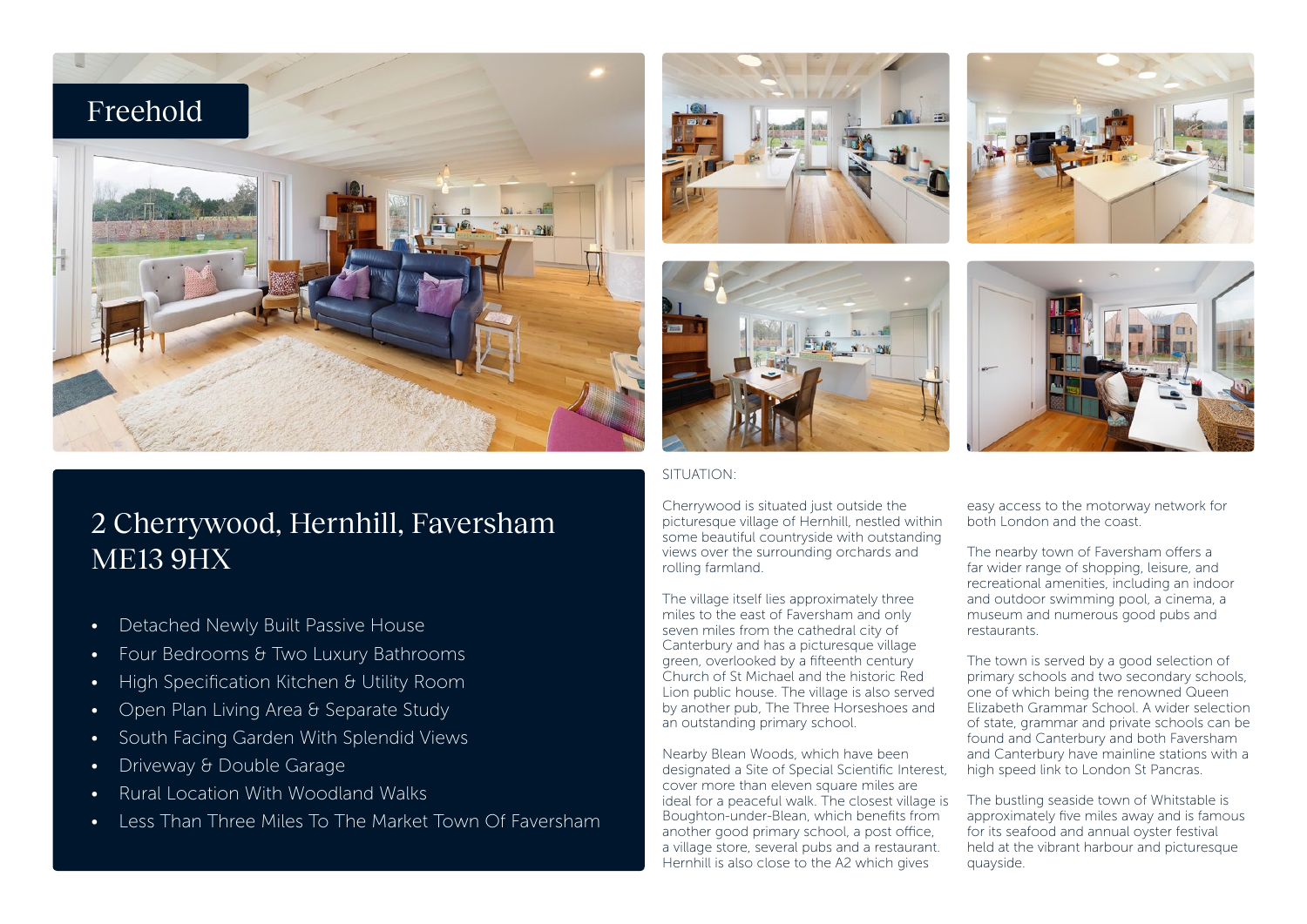





## DESCRIPTION:

A stunning detached four-bedroom Passive House. The exterior is made from sustainable materials; timber cladding, slate and brick which blends beautifully with its natural surroundings. No expense has been spared to carefully construct a home that is not only energy efficient but wonderfully homely and ideal for anyone looking for modern open plan living. Neutral colours have been used to create a calm and tranquil atmosphere.

An air source heat pump helps to reduce the amount of energy used for heating and direct hot water whilst providing excellent indoor warmth throughout the year. Mechanical ventilation (MVHR) constantly provides improved indoor air quality stabilising the CO<sub>2</sub> levels for more comfortable living improving health and energy levels. The south facing aspect plus the floor to ceiling triple glazed windows. help to create light and aid warmth. High specification contemporary kitchen and luxury bathrooms have been installed alongside modern

features such as pocket doors and tilt and turn windows. An open entrance hall welcomes you into a light and airy hallway, with stunning engineered oak flooring which opens out onto an impressive open plan living area with a characterful exposed beam ceiling and magnificent views over the garden and countryside beyond.

The kitchen to the right has been designed to offer a minimalist feel, pale grey units teamed with quartz worktops plus integrated dishwasher, fridge-freezer, 2 Bosch ovens and a pull-out larder. In addition, there is a Bosch 5 plate induction hob with an extraction unit above. The centre island/ breakfast bar creates some division between the cooking and dining area yet makes this space particularly sociable. Adjacent to the kitchen is a convenient utility room which has an additional sink and plenty of room for laundry appliances, there is also access to the integral double garage. Off the living area there is a dual aspect study perfectly positioned to capture the views, this additional room has plenty of storage and

feels quiet and peaceful.

To the first floor one will find four generously proportioned bedrooms, two of which have Juliet balconies and all offer views to the stunning countryside. The main bedroom boasts even more uninterrupted views of open countryside and features a delightful ensuite shower-room and fitted wardrobes. The well-appointed family bathroom is beautifully styled with a contemporary suite.

### OUTSIDE:

To the front of the property is a paved access to both the front door and garage. A driveway sits directly in front of the double garage, which has a remote electrically operated door. The south facing rear garden with gated access at the side of the garage, measures approx. 70 ft wide, has uninterrupted views of the countryside and its own gateway to the woodland walk that runs around this eco development. The garden is mainly laid to lawn with an Indian Sandstone patio running the full width of the home.